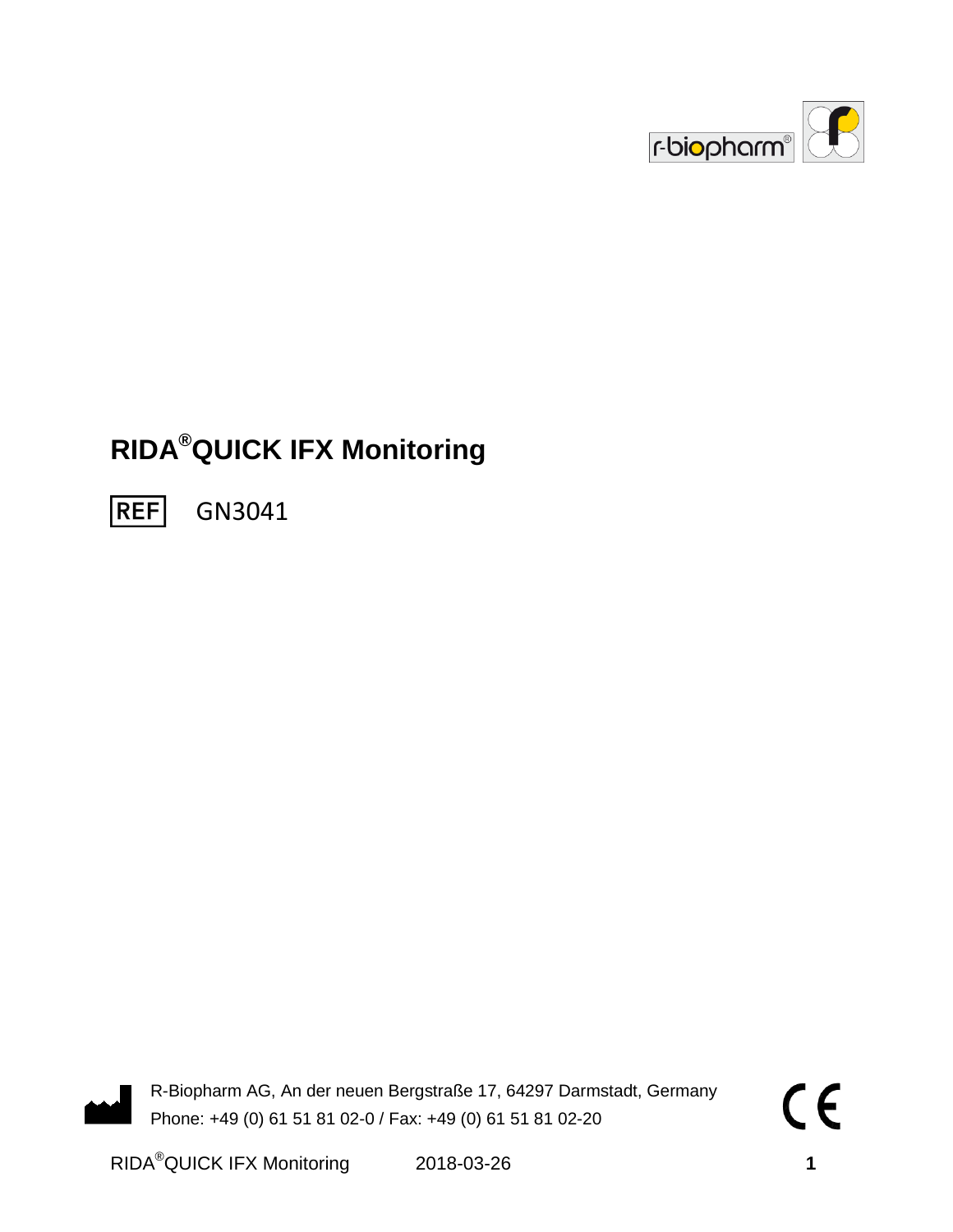#### **English**

# **RIDA®QUICK IFX Monitoring**

**REF** GN3041

#### **1. Intended use**

For *in-vitro* diagnostics. This test is a lateral flow immunochromatographic assay for the quantitative detection of infliximab (IFX, Remicade $^{\circledR}$ ) in human serum and plasma.

## **2. Summary and explanation of the test**

#### **Therapeutic Drug Monitoring**

Infliximab (IFX) is a chimeric therapeutic monoclonal antibody that targets the proinflammatory cytokine TNFα. The introduction of infliximab has revolutionized the treatment of chronic inflammatory diseases like inflammatory bowel disease (IBD), rheumatoid arthritis (RA) and spondyloarthritis. It has been shown that infliximab can induce deep remission and improve the patient's quality of life.  $^{[1]}$  Some patients do not respond to IFX therapy upon induction (primary non-responders), while others lose response over time (secondary non-responders). <sup>[2]</sup>

A drug can only exert its pharmacologic effect when adequate concentrations are achieved in the circulation. The serum concentration of infliximab just before the next infusion, defined as the trough concentration, has been used for therapeutic drug monitoring (TDM). Recent data on TDM have shown that a good clinical response is associated with adequate trough concentrations in IBD  $^{[3]}$  and RA  $^{[4, 5]}$  patients. TDM may therefore be very instrumental to optimize treatment and to overcome secondary loss of response.

RIDA®QUICK IFX Monitoring uses a highly specific monoclonal antibody (MA-IFX6B7), which was isolated and characterized at the KU Leuven. <sup>[6]</sup> It detects only infliximab (Remicade $^\circledast$ ) as well as the biosimilars Remsima $^\circledast$ , Inflectra $^\circledast$  and Flixabi $^\circledast$ . <sup>[7]</sup>

#### **Inflammatory bowel disease**

The diagnostic value of TDM in IBD patients is described below for both the induction therapy and maintenance therapy phase.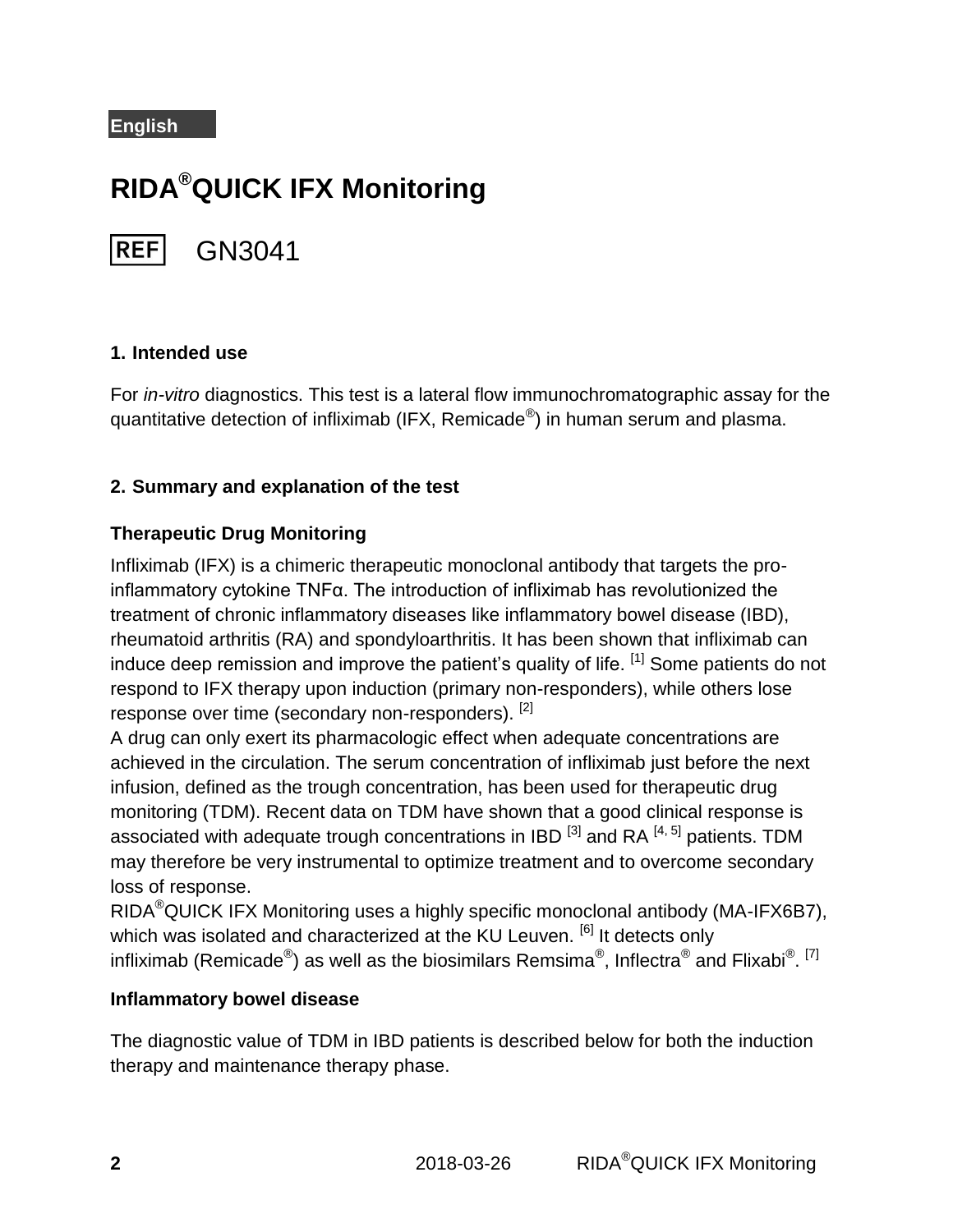Induction therapy phase: It has been shown that IFX trough concentrations during (post-) induction treatment are associated with a sustained clinical response.  $[8, 9]$  The measurement of infliximab trough concentrations during or shortly after the induction therapy phase can help to identify underexposed patients and to optimize the individual dose.<sup>[10]</sup>

Maintenance therapy phase: It has been shown that patients with sustained infliximab concentrations during the maintenance therapy phase are more likely to stay in remission than patients with undetectable trough concentrations. [11] Regular monitoring of the trough concentration during the maintenance therapy phase is useful to optimize the dosing regimen and improve treatment outcomes.  $^{[12]}$  For the RIDA®QUICK IFX Monitoring, a target therapeutic trough concentration window of  $3 - 7 \mu q/ml$  is recommended, following the TAXIT algorithm. [12]

In addition, it was shown that for patients who no longer responded to IFX, it is more useful to adjust the treatment individually based on IFX serum concentration measurements, than an empirical strategy that makes use of other treatment options.<sup>[13]</sup>

Patient samples withdrawn during the induction therapy phase (usually at week 2 and week 6) typically have higher trough concentrations than patient samples withdrawn during the maintenance therapy phase (week 12 - 14 onwards). Therefore, use of a higher dilution for patient samples withdrawn during the induction therapy phase is advised.

## **Immunogenicity**

Secondary loss of response is often due to the development of anti-drug antibodies, because of the immunogenic character of the drug. <sup>[14]</sup> In the case of undetectable trough concentrations, subsequent measurement of anti-drug antibodies may be helpful to determine the optimal treatment strategy.

RIDASCREEN® Anti-IFX Antibodies (G09042) ELISA can be used for this analysis.

## **3. Test principle**

IFX is detected through the formation of an antibody-antigen-sandwich of MA-IFX6B7 and TNFα. This is made visible by the usage of marked colloidal gold nanoparticles. The generated signal is read out with the RIDA®QUICK SCAN II and the IFX concentration calculated by using the standard curve which is stored in the instrument.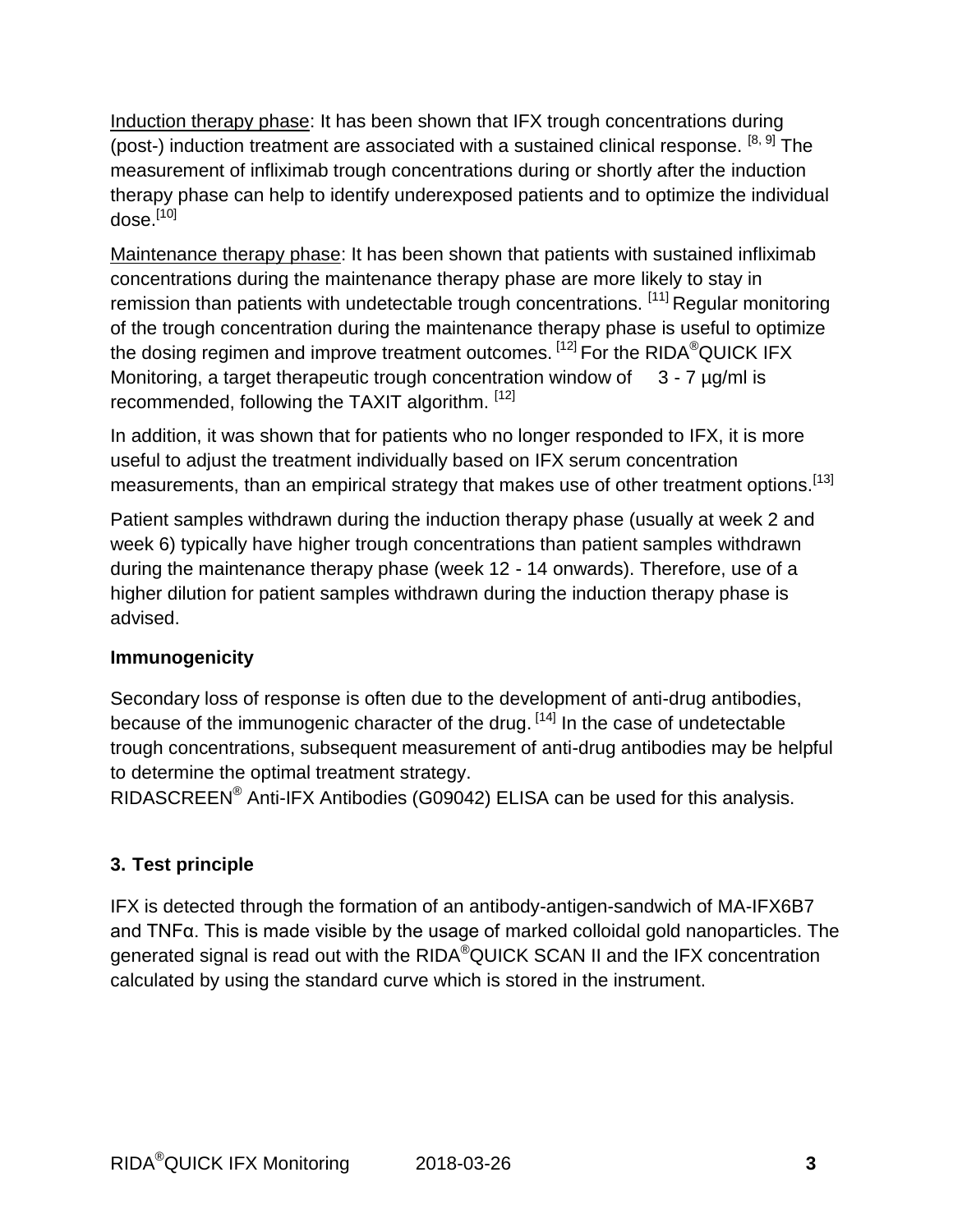## **4. Reagents provided**

Each kit contains sufficient reagents for 25 tests.

| Cassette       | 1 pc.           | 25 test cassettes                                                             |
|----------------|-----------------|-------------------------------------------------------------------------------|
| Sample diluent | $25 \text{ ml}$ | Sample dilution buffer; contains $0.09\%$ NaN <sub>3</sub> ; ready for<br>use |
| Reagent   A    | $2.5$ ml        | Reagent A; contains $0.09\%$ NaN <sub>3</sub> ; ready for use                 |
| Reagent   B    | $2.5$ ml        | Reagent B; contains 0.09 % NaN <sub>3</sub> ; ready for use                   |

Information on hazardous substances complies with the labeling requirement. For further details, see the safety data sheets (SDSs) at [www.r-biopharm.com.](http://www.r-biopharm.com/)

## **4.1. Additionally available reagents**

Controls for RIDA®QUICK IFX Monitoring can be ordered separately. RIDA®QUICK IFX Monitoring Control Set (Art. No. GP3041) contains 2 controls. They are used in the same way as patient samples and can be used to check the test reagents and test procedure.

Content of RIDA®QUICK IFX Monitoring Control Set

High control | 1.2 ml Batch specific, high positive control

Low control  $\vert$  1.2 ml Batch specific, low positive control

## **5. Storage Instructions**

Store the kit at 2 - 8°C. Kit contents are stable until the expiration date printed on the product label. The reagents should only shortly be left at room temperature. After usage, they should directly be stored at 2 - 8°C. The quality of the product cannot be guaranteed after the expiration date. Likewise, the usability of the cassettes can no longer be guaranteed if the cassette packaging is damaged.

## **6. Reagents required but not provided**

- **-** Reaction tube
- **-** Sample tube for sample suspension (two for each patient sample)
- **-** Micropipettes with disposable tips 10 100 µl und 100 1000 µl
- **-** Stopwatch
- **-** Waste container with 0.5 % hypochlorite solution
- **-** RIDA®QUICK SCAN II (available at R-Biopharm AG, Art. No.: ZRQS2-KD)
- **-** Vortex mixer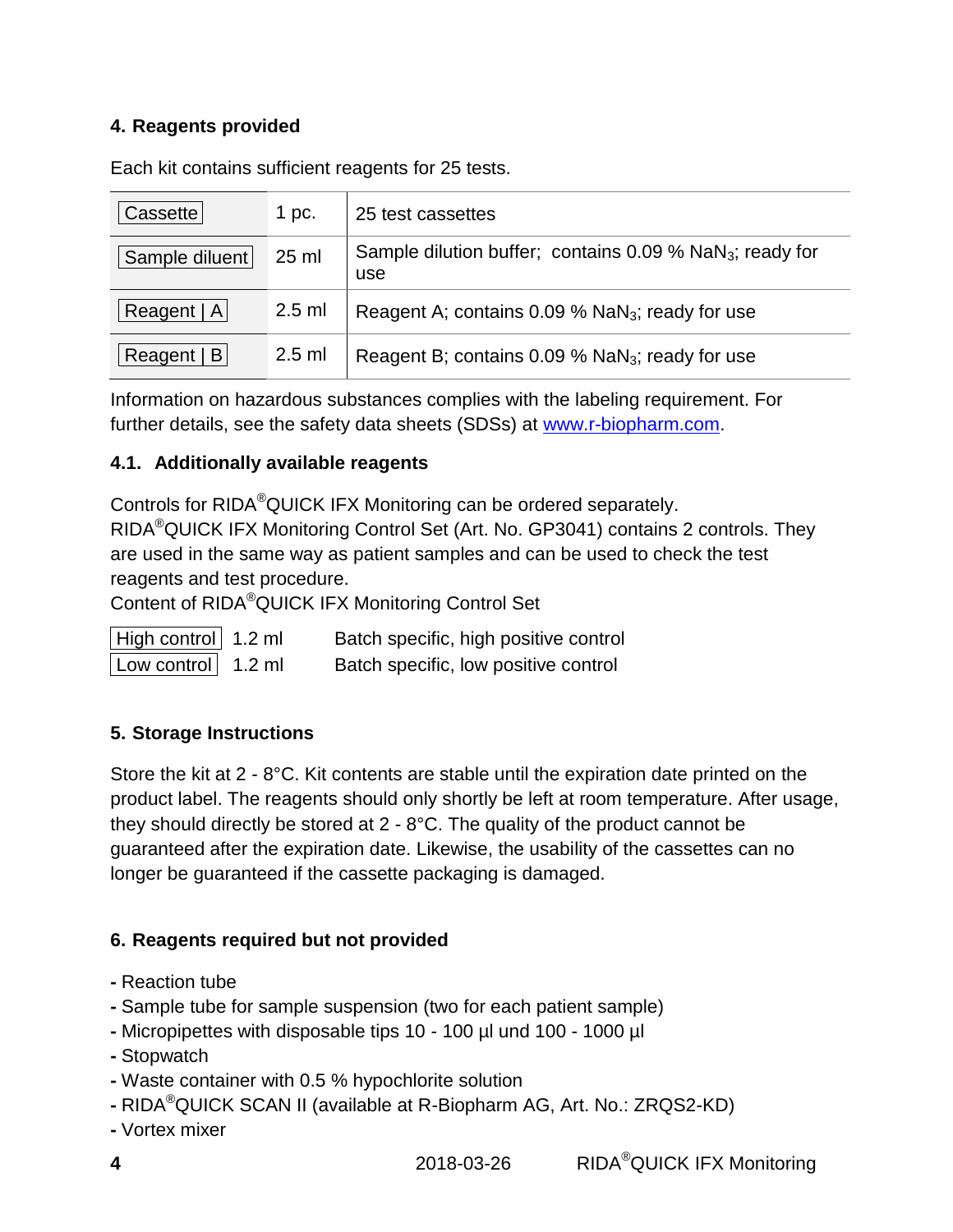## **7. Warnings and precautions for the users**

For *in vitro* diagnostic use only.

This test must only be carried out by trained laboratory personnel. The guidelines for working in medical laboratories must be followed and the instructions for carrying out the test must be strictly adhered to.

Do not mix reagents from kits with different lot numbers.

Samples or reagents must not be pipetted by mouth and contact with injured skin or mucous membranes must be prevented. When handling the samples, wear disposable gloves and when the test is finished, wash your hands. Do not smoke, eat or drink in areas where samples or test reagents are being used.

The reagents contain  $N_3$  as a preservative. This substance must not be allowed to come into contact with the skin or mucous membrane.

## **8. Collection and storage of specimens**

In this assay, EDTA-plasma samples, citrate plasma samples and serum samples may be used. Following collection, the serum should be separated from the clot as quickly as possible to avoid hemolysis. Transfer the serum to a clean storage tube. Samples can be stored at 2 - 8°C for 3 - 4 days or at -20°C for at least one year. Repeated freezing and thawing should be avoided.

## **9. Test procedure**

## **9.1. General information**

The samples, sample dilution buffer, reagents A and B, and the test strips must be brought to room temperature (20 - 25°C) before use. Once used, the test strips may not be re-used. The test must not be carried out in direct sunlight. Excess reagents must not be returned to the vessels because this can result in contamination.

The RIDA<sup>®</sup>QUICK SCAN II must be switched on prior to the start of the test. The test method must be scanned on first use using the barcode reader and is then saved for further measurements using the RIDA®QUICK SCAN II.

The lot-specific parameters must also be scanned once for each lot prior to the start of the test.

The QR codes for the test method and for the lot-specific parameters can be found on the analysis certificate included with the kit (see also the RIDA®QUICK SCAN II Manual).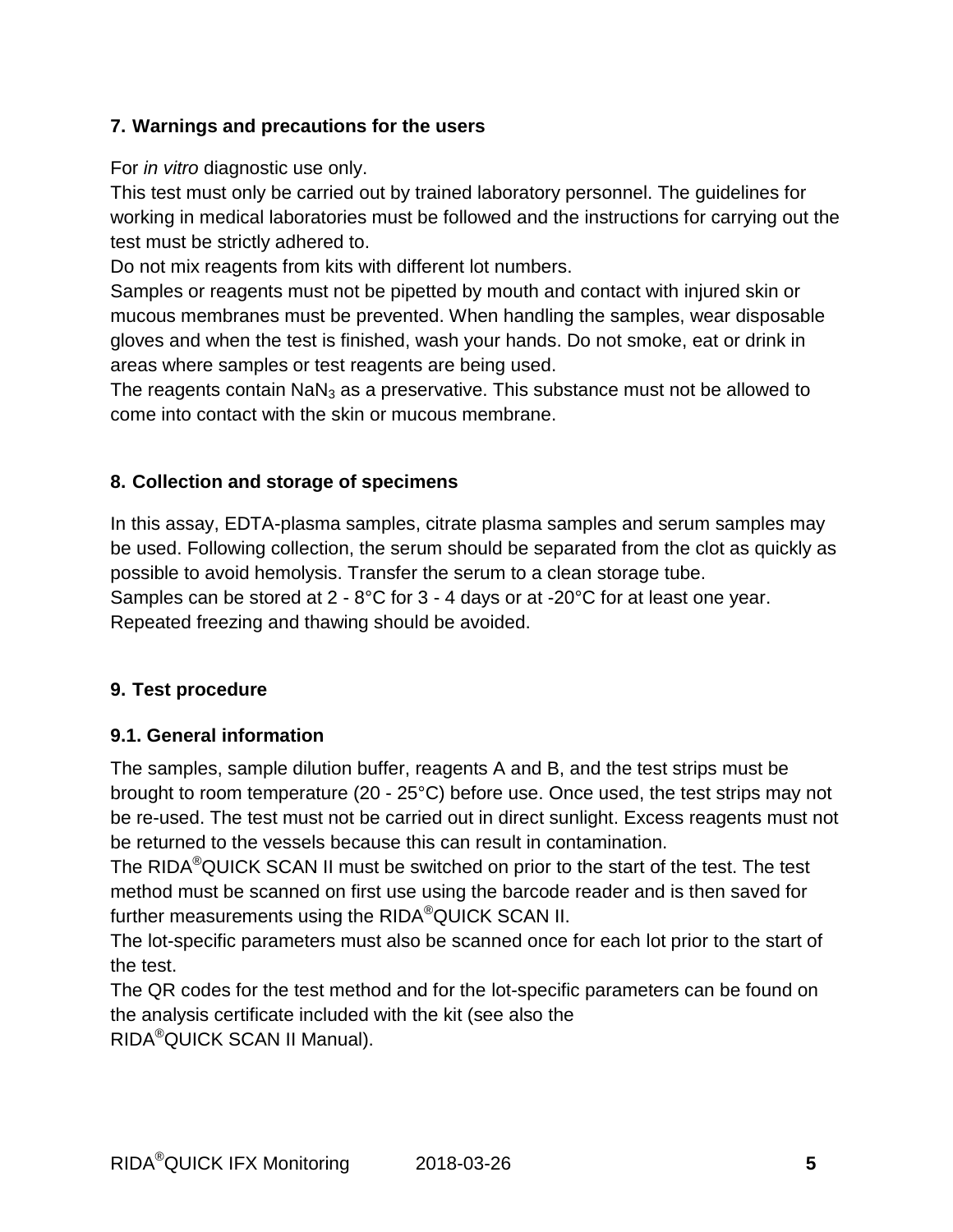## **9.2. Preparing the samples**

## **9.2.1 Diluting the sample**

The measurement range of RIDA<sup>®</sup>QUICK IFX Monitoring is between 0.5 - 10 µg/ml with use of the standard dilution (maintenance therapy phase). The measurement range can be extended to 2 - 40 µg/ml through an additional dilution (induction phase).

## **a) Measuring the trough concentration during the maintenance therapy phase**

To measure the trough concentration (drug concentration just before next dose administration) during the maintenance phase of treatment (from week 12 -14 and following), dilute the sample to 1:50.

Dilute 20 µl of the sample in 980 µl sample dilution buffer Sample diluent  $(1:50)$ . Following the test procedure in 9.2.2, the sample will be additionally diluted 1:10, so that the final sample dilution is 1:500.

## **b) Measuring the trough concentration during the induction therapy phase**

To measure the trough concentration during induction therapy (typically week 2 and 6), or to measure intermediate drug concentrations, or concentrations  $> 10 \mu g/ml$ , dilute the sample to 1:200.

First, dilute 20 µl of the sample in 980 µl sample dilution buffer Sample diluent  $(1:50)$ . The 1:50 dilution from the maintenance therapy phase can also be used for this step. Next dilute 100 µl of this solution in 300 µl Sample diluent  $(1:4)$  so that, overall, the dilution of the initial sample is 1:200.

Following the test procedure in 9.2.2, the sample will be additionally diluted 1:10, so that the final sample dilution is 1:2.000.

## **9.2.2. Incubating the sample**

In a separate reaction vessel, mix 90  $\mu$ l Reagent | A (blue liquid, bottle with blue lid) and 90 µl Reagent | B (yellow liquid, bottle with transparent lid). If multiple test strips are processed, the solution can also be used for several samples at the same time. Mixture of  $\sqrt{\frac{1}{2}}$  Reagent  $\sqrt{\frac{1}{2}}$  (blue liquid) and  $\sqrt{\frac{1}{2}}$  Reagent  $\sqrt{\frac{1}{2}}$  (yellow liquid) will create a green-colored solution.

Pipette 20 μl of the diluted sample solution into the 180 µl of the mixture of reagent A and B, which is equivalent to a further dilution of the sample of 1:10 (see 9.2.1. a) and b)). In this way, the final dilution of the initial sample will be 1:500 (maintenance therapy phase) or 1:2.000 (induction therapy phase). Mix the solutions thoroughly by inversion or vortexing to homogenize the sample mixture.

Next incubate the reaction mixture at room temperature for exactly **5 minutes**.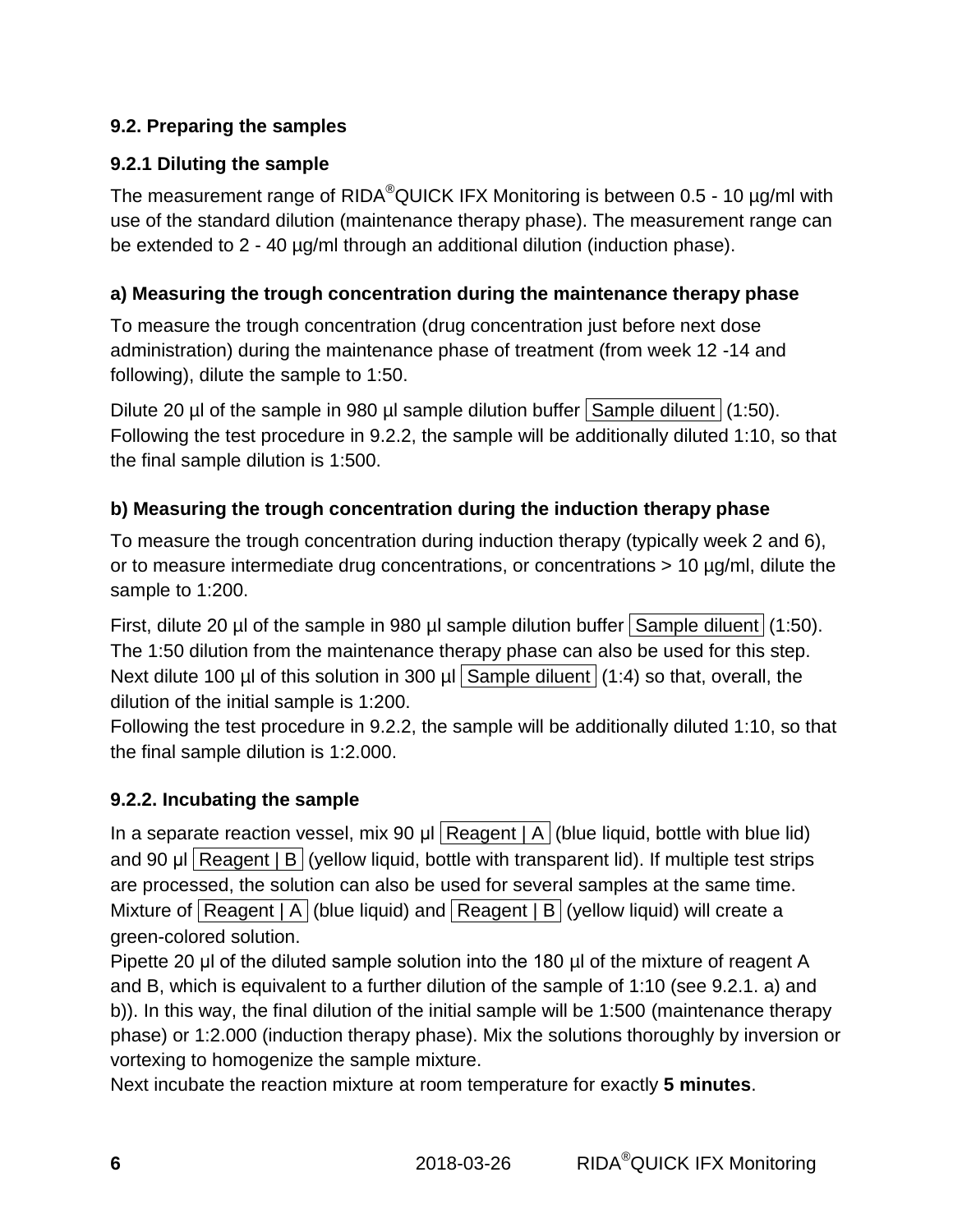## **9.3. Sample testing**

Remove the test cassette  $\vert$  Cassette  $\vert$  from the packaging and place it on a flat surface. 100 µl of the sample preparation from the reaction tube of step 9.2.2 is pipetted into the sample well of the test cassette.

The test result always has to be read after **15 (+ max. 2) minutes** via the RIDA<sup>®</sup>QUICK SCAN II. The time needs to be strictly adhered to.

Color development of the lines can change during the entire development time and after drying. The color of the lines can vary from red to blue-violet/grey as the strip dries. Measurement before or after completion of the **15 (+ max. 2) minutes** incubation time can lead to wrong results.

## **10.Quality control – indication of instability or expiration of reagents**

The test can only be evaluated, if the test cassette is unharmed and there are no color changes or lines present before applying the sample suspension. The control line (marked with C on the test cassette) has to show up in every test run. In case this band is missing, the following should be checked before repeating the test:

- Expiry date of the reagents and test cassette used
- Correct test procedure
- Contamination of reagents

If the control line is still not visible after repeating the test with a different test cassette contact the manufacturer or your local R-Biopharm distributor.

## **11.Evaluation and interpretation**

The read out is performed on the RIDA®QUICK SCAN II (also see RIDA®QUICK SCAN II-manual).

Please note: If the sample has previously been diluted by a factor of 4 (final dilution 1:2.000), the result of the RIDA<sup>®</sup>QUICK SCAN II must be multiplied by four in order to obtain the actual IFX concentration (in μg/ml) in the blood.

The control line (marked with C on the test cassette) has to show up in each run. In case this band is missing, please follow the instructions according to chapter 10.

The test line (marked with T on the test cassette) shows up depending on the infliximab concentration of the sample after different incubation times and with different intensities. Only after the total run time of 15 (+ max. 2) minutes the final test result can be determined by using the RIDA<sup>®</sup>QUICK SCAN II. The incubation time and time point for the read out must be strictly adhered to. The bands can change during the total incubation time and may also change after drying. The color of the band can vary from red to blue-violet/grey.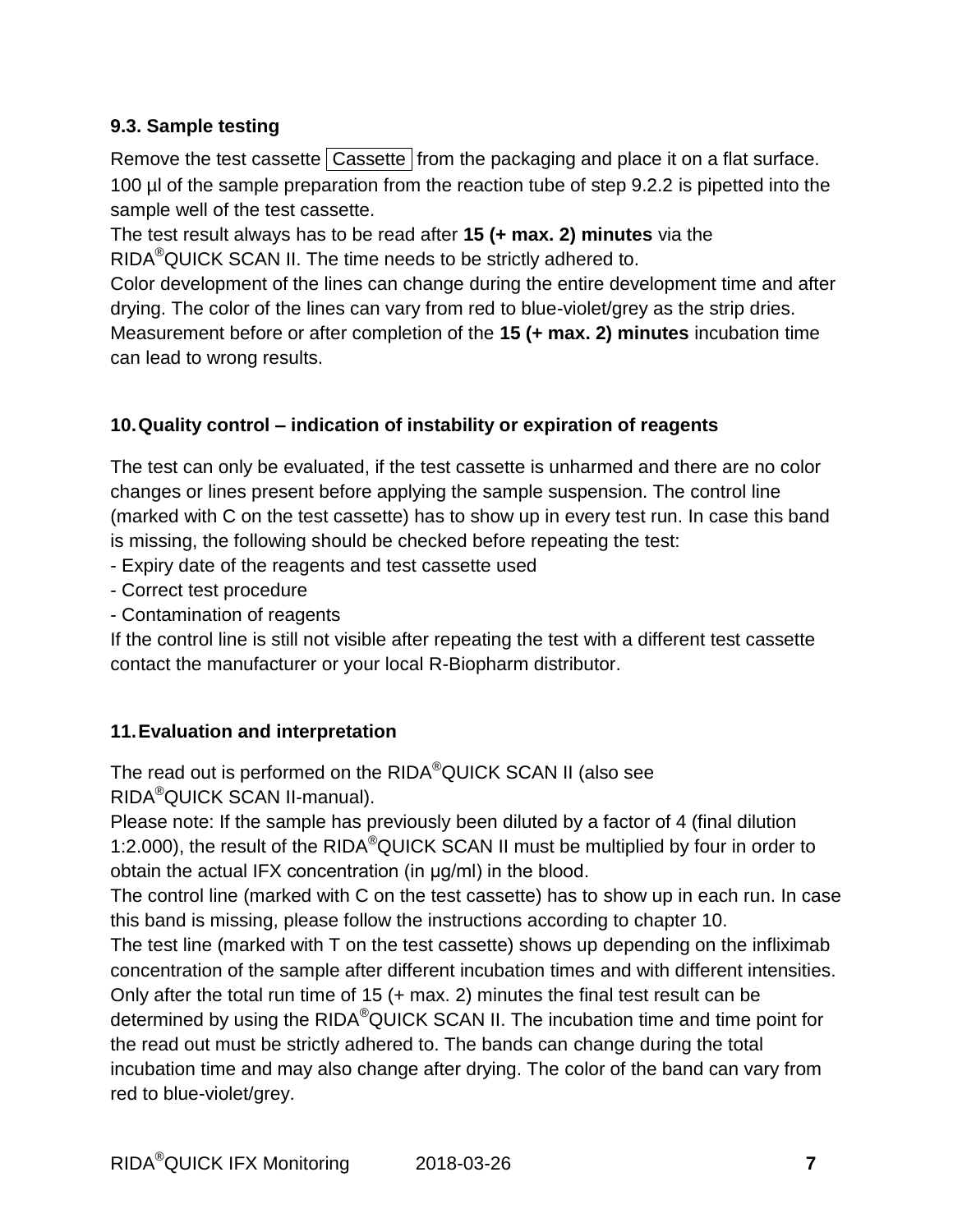## **12.Limitations of the method**

The RIDA<sup>®</sup>QUICK IFX Monitoring test detects the free, functionally active proportion of IFX and not the proportion of IFX that is bound by anti-infliximab antibodies, because of immunogenicity.

Individual infliximab concentrations, measured using the RIDA®QUICK IFX Monitoring, cannot be used as a sole indicator for making changes in treatment regimen and each patient should be thoroughly evaluated clinically before changes in treatment regimens are made.

During the maintenance phase of therapy, a target therapeutic trough concentration window of 3 - 7  $\mu$ g/ml is recommended. However, threshold concentrations that associate with remission may vary among different patients because of intra- and interindividual variability in pharmacokinetics and pharmacodynamics. In addition, higher trough concentrations have been suggested to be associated with response and remission in patients with specific disease phenotypes, such as patients with perianal disease, or when targeting endoscopic healing. <sup>[15,16]</sup>

## **13.Performance characteristics**

## **13.1. Precision**

## **13.1.1. Intra-assay precision**

The intra-assay precision was tested using five references with 20 replications each. The IFX concentrations were determined using the RIDA®QUICK SCAN II and the resulting mean values (MV), the standard deviations (SD) and the coefficient of variation (CV) of the readings were calculated for each sample. The results are listed in the following table.

| Reference    |      | 2    | 3    |      | 5    |
|--------------|------|------|------|------|------|
| $MV$ (µg/ml) | 0.93 | 3.12 | 5.23 | 7.09 | 8.76 |
| <b>SD</b>    | 0.10 | 0.51 | 0.82 | 0.74 | 0.89 |
| CV(%)        | 11.2 | 16.5 | 15.6 | 10.4 | 10.2 |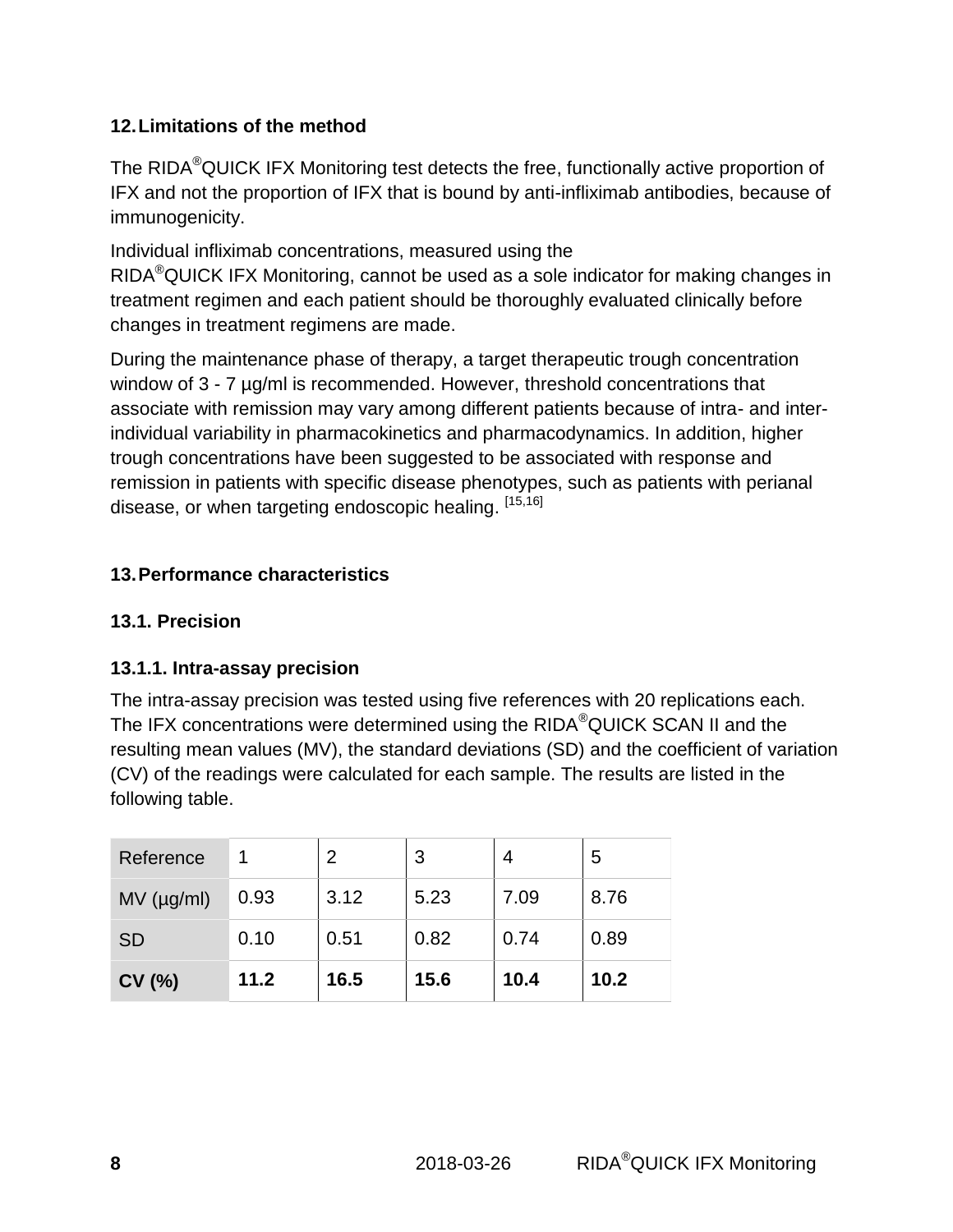## **13.1.2. Inter-assay precision**

The inter-assay precision was tested using five references with 40 replications each. The tests were carried out by three different operators on ten different test days in two runs each day (morning and afternoon). The IFX concentrations were determined using the RIDA<sup>®</sup>QUICK SCAN II and the resulting mean values (MV), the standard deviations (SD) and the coefficient of variation (CV) of the readings were calculated for each sample. The results are listed in the following table.

| Reference    |      | 2    | 3    |      | 5    |
|--------------|------|------|------|------|------|
| $MV$ (µg/ml) | 0.95 | 2.77 | 4.52 | 6.28 | 8.31 |
| <b>SD</b>    | 0.13 | 0.41 | 0.74 | 0.82 | 1.30 |
| CV(%)        | 13.7 | 14.7 | 16.3 | 13.0 | 15.6 |

## **13.2. Analytical sensitivity**

For the determination of the analytical sensitivity, three control samples were tested with one dilution series each in two different batches and the IFX concentrations were determined using the RIDA®QUICK SCAN II.

The detection limit is less than 0.5 µg/ml IFX.

## **13.3. Specificity – Interference**

Bilirubin (50 mg/l), cholesterol (2.5 g/l), triglycerides (5 g/l) and hemoglobin (200 mg/l) did not have any effect on the test results when they are present in human serum samples at the indicated concentrations.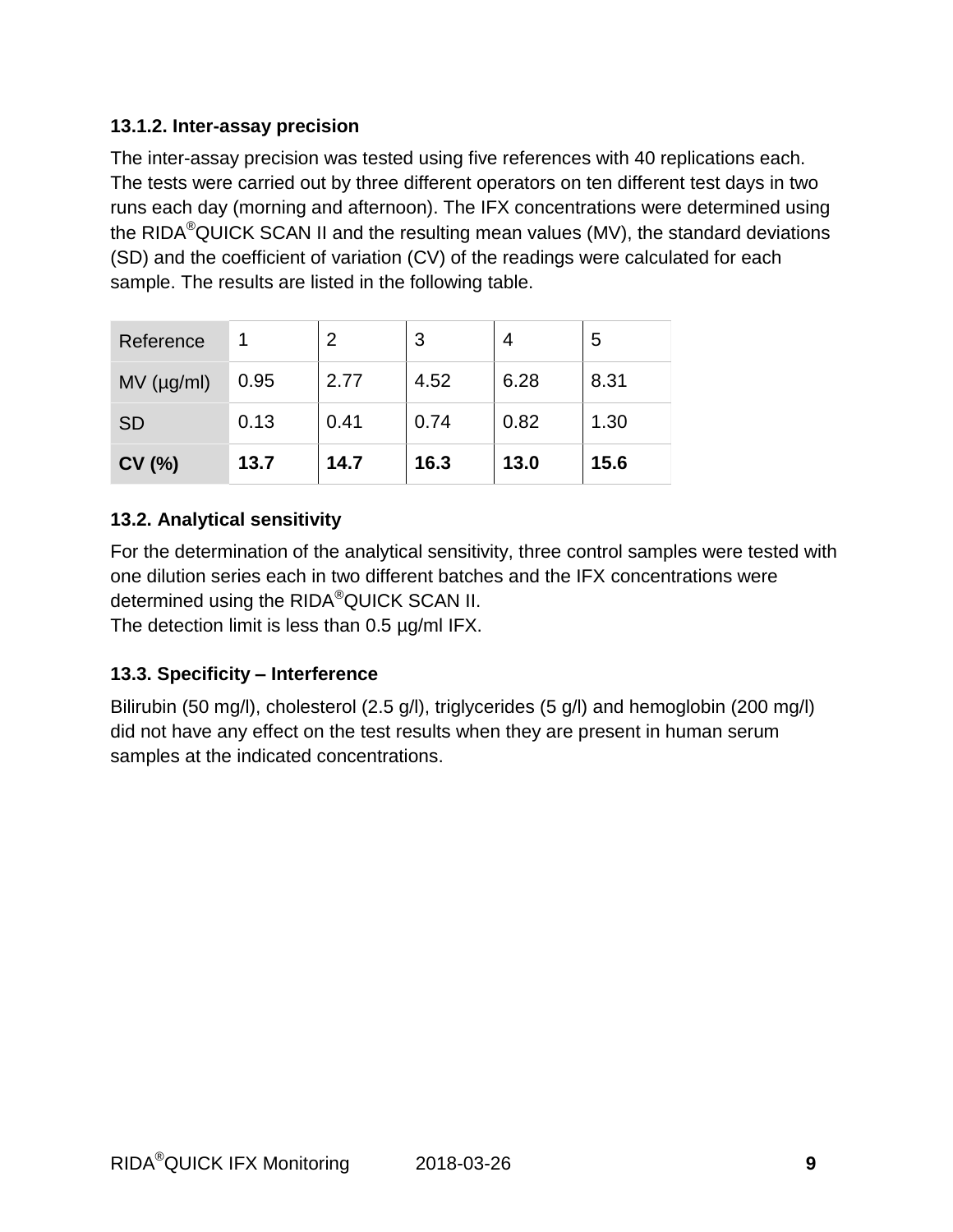## **13.4. Detection rate**

## **13.4.1. Detection rate for Remicade®**

Three samples were mixed with each of the four different Remicade® quantities and the IFX concentrations were determined using the RIDA®QUICK SCAN II.

The mean detection rate is 100%. The results are listed in the following table.

| <b>Sample</b>     | $(\mu g/ml)$ | <b>Addition of</b><br>IFX (µg/ml) | <b>Measured</b><br>value<br>(yg/ml) | <b>Target</b><br>value<br>(µg/ml) | <b>Detection</b><br>rate $(\%)$ |
|-------------------|--------------|-----------------------------------|-------------------------------------|-----------------------------------|---------------------------------|
|                   |              | 6.24                              | 7.61                                | 7.31                              | 104                             |
| 1                 | 1.07         | 1.56                              | 2.47                                | 2.63                              | 94                              |
|                   |              | 5.46                              | 6.56                                | 6.53                              | 100                             |
|                   |              | 3.90                              | 5.32                                | 4.97                              | 107                             |
| <b>Mean value</b> |              |                                   |                                     |                                   | 101                             |
|                   |              | 5.42                              | 6.12                                | 6.55                              | 93                              |
| $\overline{2}$    | 1.14         | 4.64                              | 5.88                                | 5.78                              | 102                             |
|                   |              | 0.77                              | 1.84                                | 1.91                              | 96                              |
|                   |              | 3.87                              | 5.30                                | 5.01                              | 106                             |
| <b>Mean value</b> |              |                                   |                                     |                                   | 99                              |
|                   |              | 7.02                              | 7.73                                | 8.09                              | 96                              |
| 3                 |              | 2.34                              | 3.45                                | 3.41                              | 101                             |
|                   | 1.07         | 3.90                              | 5.43                                | 4.97                              | 109                             |
|                   |              | 3.12                              | 4.16                                | 4.19                              | 99                              |
| <b>Mean value</b> |              |                                   |                                     |                                   | 101                             |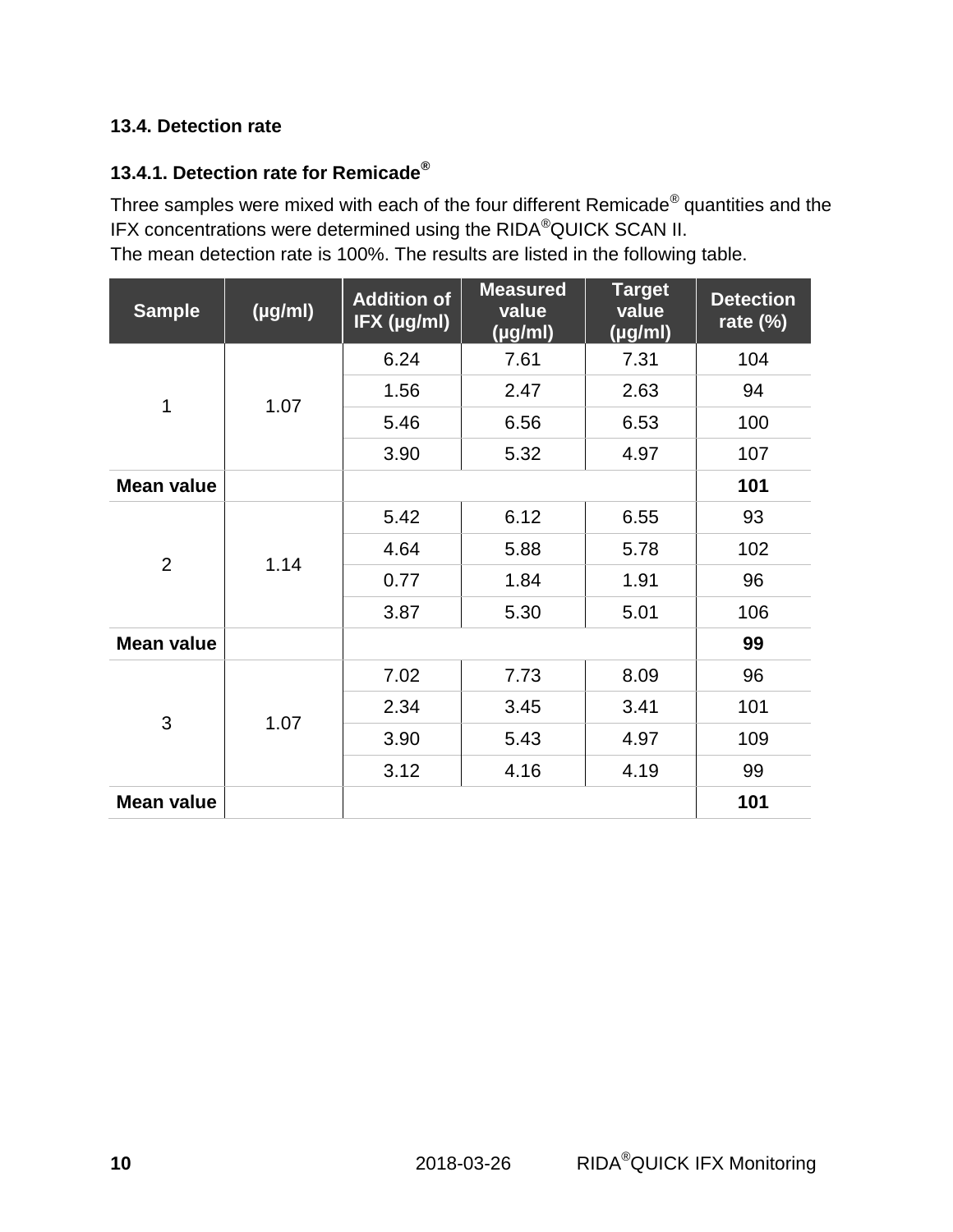## **13.4.2. Detection rate for biosimilars**

a) Detection rate for Remsima<sup>®</sup>

Three samples were mixed with each of the four different Remsima® quantities and the IFX concentrations were determined using the RIDA®QUICK SCAN II. The mean detection rate is 106%. The results are listed in the following table.

| <b>Sample</b>     | $(\mu g/ml)$ | <b>Addition of</b><br>IFX (µg/ml) | <b>Measured</b><br>value<br>(µg/ml) | <b>Target</b><br>value<br>(µg/ml) | <b>Detection</b><br>rate $(\%)$ |
|-------------------|--------------|-----------------------------------|-------------------------------------|-----------------------------------|---------------------------------|
|                   |              | 6.96                              | 8.59                                | 8.25                              | 104                             |
| $\mathbf 1$       |              | 1.74                              | 2.93                                | 3.03                              | 97                              |
|                   | 1.29         | 6.09                              | 7.55                                | 7.38                              | 102                             |
|                   |              | 4.35                              | 6.18                                | 5.64                              | 110                             |
| <b>Mean value</b> |              |                                   |                                     |                                   | 103                             |
|                   |              | 6.08                              | 8.05                                | 7.39                              | 109                             |
|                   |              | 5.21                              | 6.89                                | 6.52                              | 106                             |
| $\overline{2}$    | 1.31         | 0.87                              | 2.13                                | 2.18                              | 98                              |
|                   |              | 4.34                              | 6.27                                | 5.65                              | 111                             |
| <b>Mean value</b> |              |                                   |                                     |                                   | 106                             |
|                   |              | 7.82                              | 9.43                                | 9.12                              | 103                             |
| 3                 |              | 2.61                              | 4.21                                | 3.91                              | 108                             |
|                   | 1.30         | 4.35                              | 6.47                                | 5.65                              | 115                             |
|                   |              | 3.48                              | 5.20                                | 4.78                              | 109                             |
| <b>Mean value</b> |              |                                   |                                     |                                   | 109                             |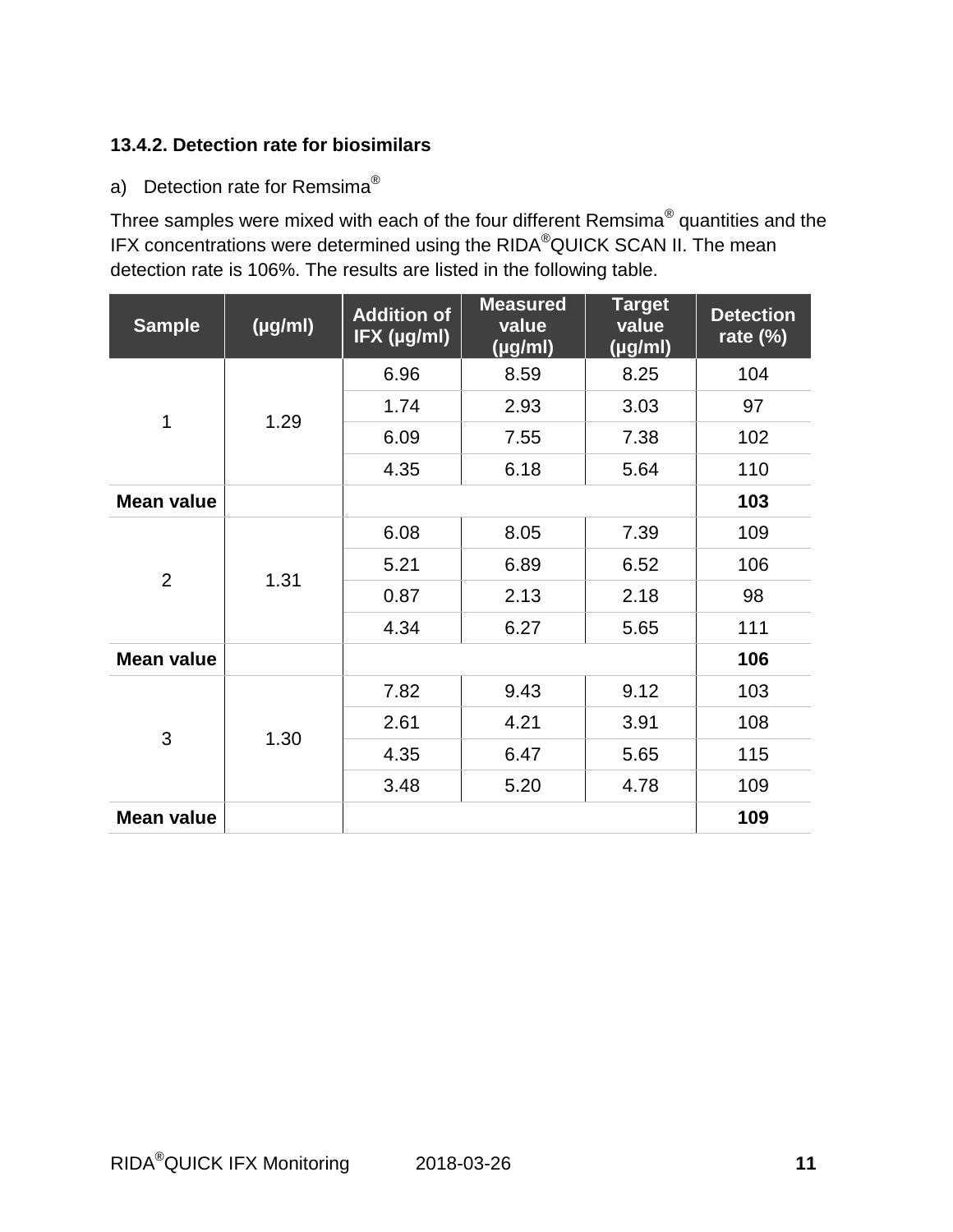## b) Detection rate for Inflectra<sup>®</sup>

Three samples were mixed with each of the four different Inflectra $^\circledR$  quantities and the IFX concentrations were determined using the RIDA®QUICK SCAN II. The mean detection rate is 103%. The results are listed in the following table.

| <b>Sample</b>     | $(\mu g/ml)$ | <b>Addition of</b><br>IFX (µg/ml) | <b>Measured</b><br>value<br>$(\mu g/ml)$ | <b>Target</b><br>value<br>$(\mu g/ml)$ | <b>Detection</b><br>rate $(\%)$ |
|-------------------|--------------|-----------------------------------|------------------------------------------|----------------------------------------|---------------------------------|
|                   |              | 4.95                              | 6.14                                     | 5.71                                   | 108                             |
| 1                 | 0.76         | 1.24                              | 2.15                                     | 2.00                                   | 108                             |
|                   |              | 4.33                              | 4.87                                     | 5.09                                   | 96                              |
|                   |              | 3.09                              | 3.80                                     | 3.85                                   | 99                              |
| <b>Mean value</b> |              |                                   |                                          |                                        | 102                             |
|                   |              | 4.33                              | 5.00                                     | 5.09                                   | 98                              |
| $\overline{2}$    |              | 3.71                              | 4.35                                     | 4.47                                   | 97                              |
|                   | 0.76         | 0.62                              | 1.49                                     | 1.38                                   | 108                             |
|                   |              | 3.09                              | 4.16                                     | 3.85                                   | 108                             |
| <b>Mean value</b> |              |                                   |                                          |                                        | 103                             |
|                   |              | 5.53                              | 6.80                                     | 6.33                                   | 107                             |
|                   |              | 1.84                              | 2.67                                     | 2.65                                   | 101                             |
| 3                 | 0.80         | 3.07                              | 4.01                                     | 3.88                                   | 103                             |
|                   |              | 2.46                              | 3.55                                     | 3.26                                   | 109                             |
| <b>Mean value</b> |              |                                   |                                          |                                        | 105                             |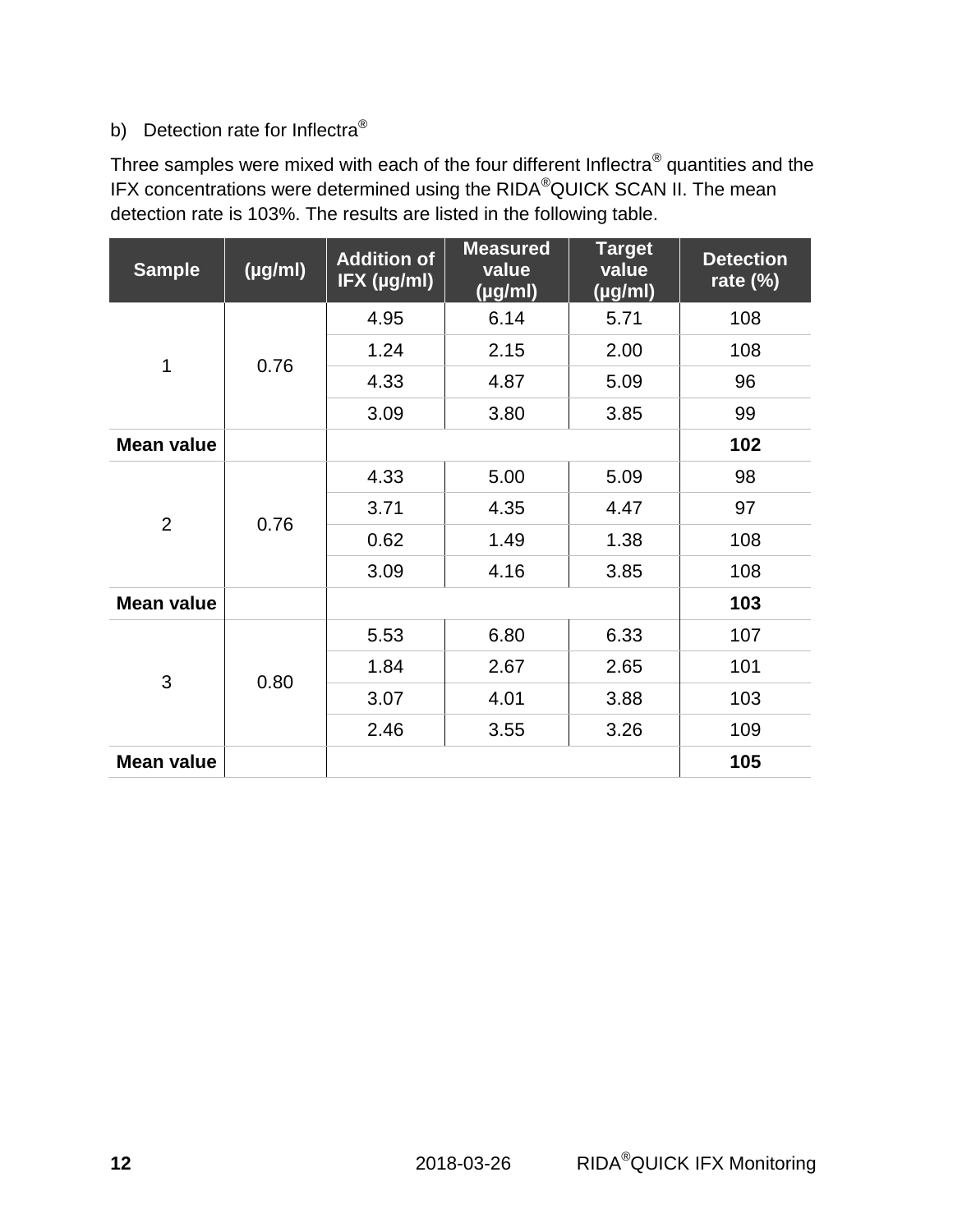## c) Detection rate for Flixabi®

Three samples were mixed with each of the four different Flixabi $^{\circledR}$  quantities and the IFX concentrations were determined using the RIDA®QUICK SCAN II. The mean detection rate is 93%. The results are listed in the following table.

| <b>Sample</b>     | $(\mu g/ml)$ | <b>Addition of</b><br>IFX (µg/ml) | <b>Measured</b><br>value<br>$\sqrt{\mu}$ g/ml | <b>Target</b><br>value<br>$(\mu g/ml)$ | <b>Detection</b><br>rate $(\%)$ |
|-------------------|--------------|-----------------------------------|-----------------------------------------------|----------------------------------------|---------------------------------|
|                   |              | 7.57                              | 7.04                                          | 8.58                                   | 82                              |
| 1                 | 1.02         | 1.89                              | 2.49                                          | 2.91                                   | 86                              |
|                   |              | 6.62                              | 6.72                                          | 7.64                                   | 88                              |
|                   |              | 4.73                              | 5.43                                          | 5.75                                   | 95                              |
| <b>Mean value</b> |              |                                   |                                               |                                        | 88                              |
|                   |              | 6.53                              | 7.06                                          | 7.67                                   | 92                              |
| $\overline{2}$    | 1.14         | 5.60                              | 6.16                                          | 6.74                                   | 91                              |
|                   |              | 0.93                              | 2.18                                          | 2.07                                   | 105                             |
|                   |              | 4.67                              | 5.24                                          | 5.81                                   | 90                              |
| <b>Mean value</b> |              |                                   |                                               |                                        | 95                              |
|                   |              | 8.40                              | 9.62                                          | 9.54                                   | 101                             |
| 3                 | 1.14         | 2.80                              | 3.89                                          | 3.94                                   | 99                              |
|                   |              | 4.67                              | 5.36                                          | 5.81                                   | 92                              |
|                   |              | 3.73                              | 4.41                                          | 4.87                                   | 90                              |
| <b>Mean value</b> |              |                                   |                                               |                                        | 96                              |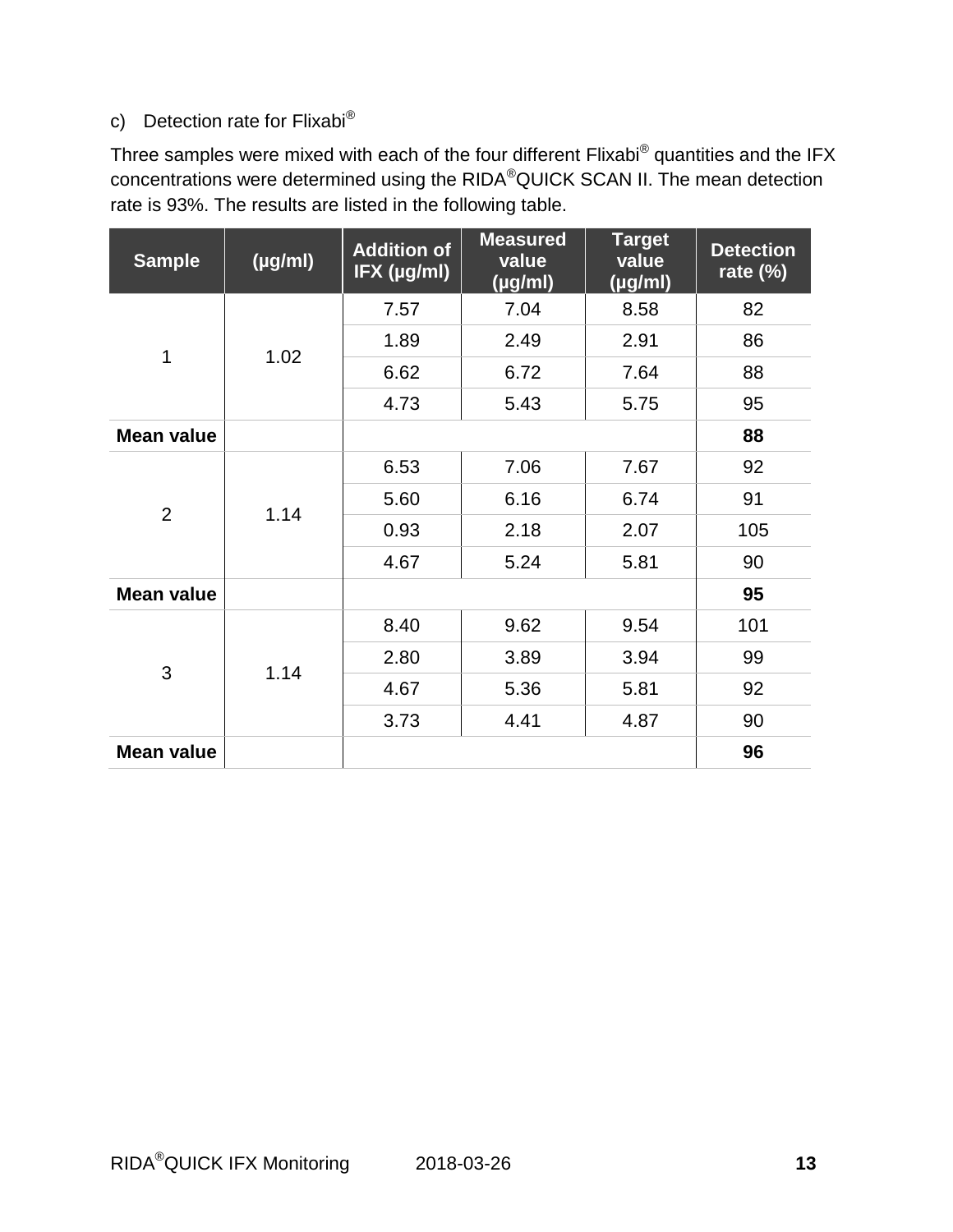## **13.4.3. Correlation with reference assay**

The concentration of 20 IFX-positive samples in the concentration range of 1 µg/ml to 12 µg/ml was measured using the RIDASCREEN® IFX Monitoring and the RIDA®QUICK IFX Monitoring. The correlation coefficient was  $R^2 = 0.98$  (Figure 1).



Figure 1. The RIDA<sup>®</sup>QUICK IFX Monitoring shows an excellent correlation (R<sup>2</sup>=0.98) with the RIDASCREEN $^{\circledR}$  IFX Monitoring (n=20).

## **14.Version history**

| <b>Version number</b> | <b>Chapter and description</b>                                                                                                                                                    |
|-----------------------|-----------------------------------------------------------------------------------------------------------------------------------------------------------------------------------|
| 2017-08-08            | Release document                                                                                                                                                                  |
| 2018-03-26            | <b>General revision</b>                                                                                                                                                           |
| 2018-03-26            | 12. Limitations of the method<br>13. Performance Characteristics<br>13.3. Specificity - Interference<br>13.4. Detection rate<br>14. Version history<br>15. Explanation of symbols |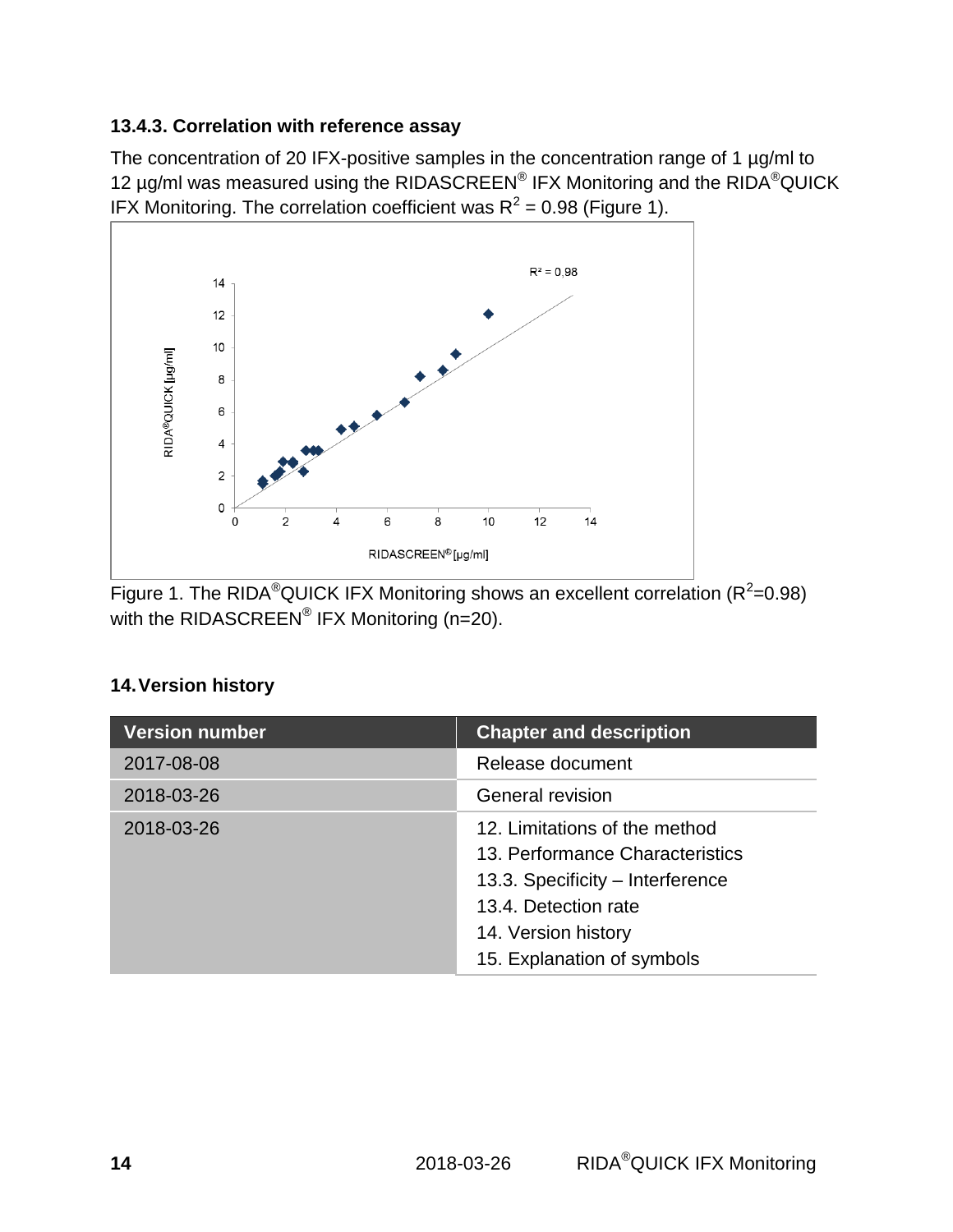## **15.Explanation of symbols**

#### General symbols

|                 | For in vitro diagnostic use  |
|-----------------|------------------------------|
| l i             | Consult instructions for use |
| <b>LOT</b>      | Lot number                   |
| ⊠               | Expiry                       |
|                 | Store at                     |
| <b>REF</b>      | Article number               |
| $\Sigma_{\ell}$ | Number of tests              |
|                 | Date of manufacture          |
|                 | Manufacturer                 |

Test-specific symbols

| <b>Cassette</b> | <b>Test Cassette</b> |
|-----------------|----------------------|
| Sample diluent  | Sample diluent       |
| Reagent   A     | <b>Reagent A</b>     |
| Reagent   B     | <b>Reagent B</b>     |

## **16.References**

- 1. Vogelaar L, Spijker AV, van der Woude CJ. The impact of biologics on health-related quality of life in patients with inflammatory bowel disease. Clin Exp Gastroenterol 2009;2:101-109.
- 2. Yanai H, Hanauer SB. Assessing response and loss of response to biological therapies in IBD. Am J Gastroenterol 2011;106:685-698.
- 3. Vermeire S, Gils A. Value of drug level testing and antibody assays in optimising biological therapy. Frontline Gastroenterol 2013;4:41-43.
- 4. Ducourau E, Mulleman D, Paintaud G, et al. Antibodies toward infliximab are associated with low infliximab concentration at treatment initiation and poor infliximab maintenance in rheumatic diseases. Arthritis Res Ther 2011;13:R105.